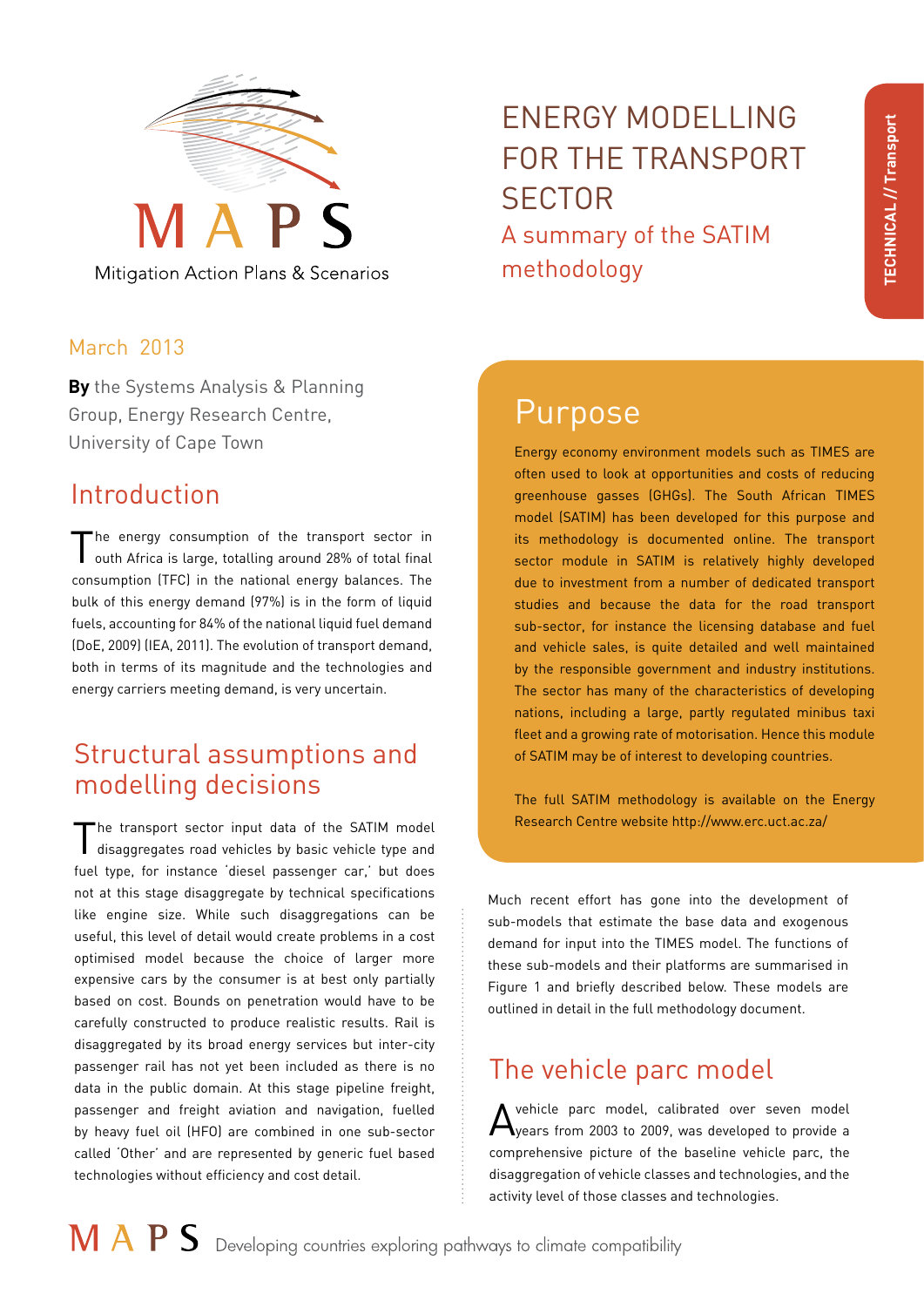#### FIGURE 1:

#### **GENERALISED SYSTEM OF PRE-PROCESSING TRANSPORT SECTOR INPUTS FOR SATIM USING SUB-MODELS**



This is fundamentally an accounting model that is used to refine baseline assumptions for vehicle, mileage, scrap rates and fuel economy. Initial best estimates are made for each of these parameters and then refined so that:

- Aggregated Vehicle sales adjusted by assumed scrap rates agrees with the licensing database for the calibration years
- Aggregated fleet fuel consumption based on assumed fuel economies agrees with the database of fuel retail sales for the calibration years.

Selected points of interest include:

- **Vintage profile:** Weibull distributions are used to model the rate of scrapping of vehicles as a function of their age so that a vintage profile for the fleet can be determined.
- **Vehicle mileage:** SATIM, lacking any local data, assumes a 4.9% annual decay in mileage across all vehicle classes which is what has been observed for passenger cars in the US (Jackson, 2001) and Kenya (University of California at Riverside, Global Sustainable Systems Research, 2002).
- **Fuel Economy:** These were determined from a review of South African studies and the IEA MoMo model and then calibrated.

**Cccupancy and Load Factor:** These were determined from a review of African and South African studies and the IEA MoMo model but remain difficult to verify.

#### Future improvements in vehicle fuel economy

I annualised improvement of 1% in fuel economy until t can be demonstrated that a future sustained 2050 is feasible with current technology for gasoline non-hybrids given a complete shift in consumer preference to small cars. Globally, future improvements are thus likely to be greater but acting against this is observed fuel economy improvements in South Africa lagging developed markets (Cuenot & Fulton, 2011). SATIM therefore assumes a 1% annual fuel economy improvement over the model window.

### Technology investment costs and market penetration

The investment cost assumptions for new transport technologies are all derived from the South African Long Term Mitigation Scenarios (LTMS) project with the exception of the costs for electric passenger cars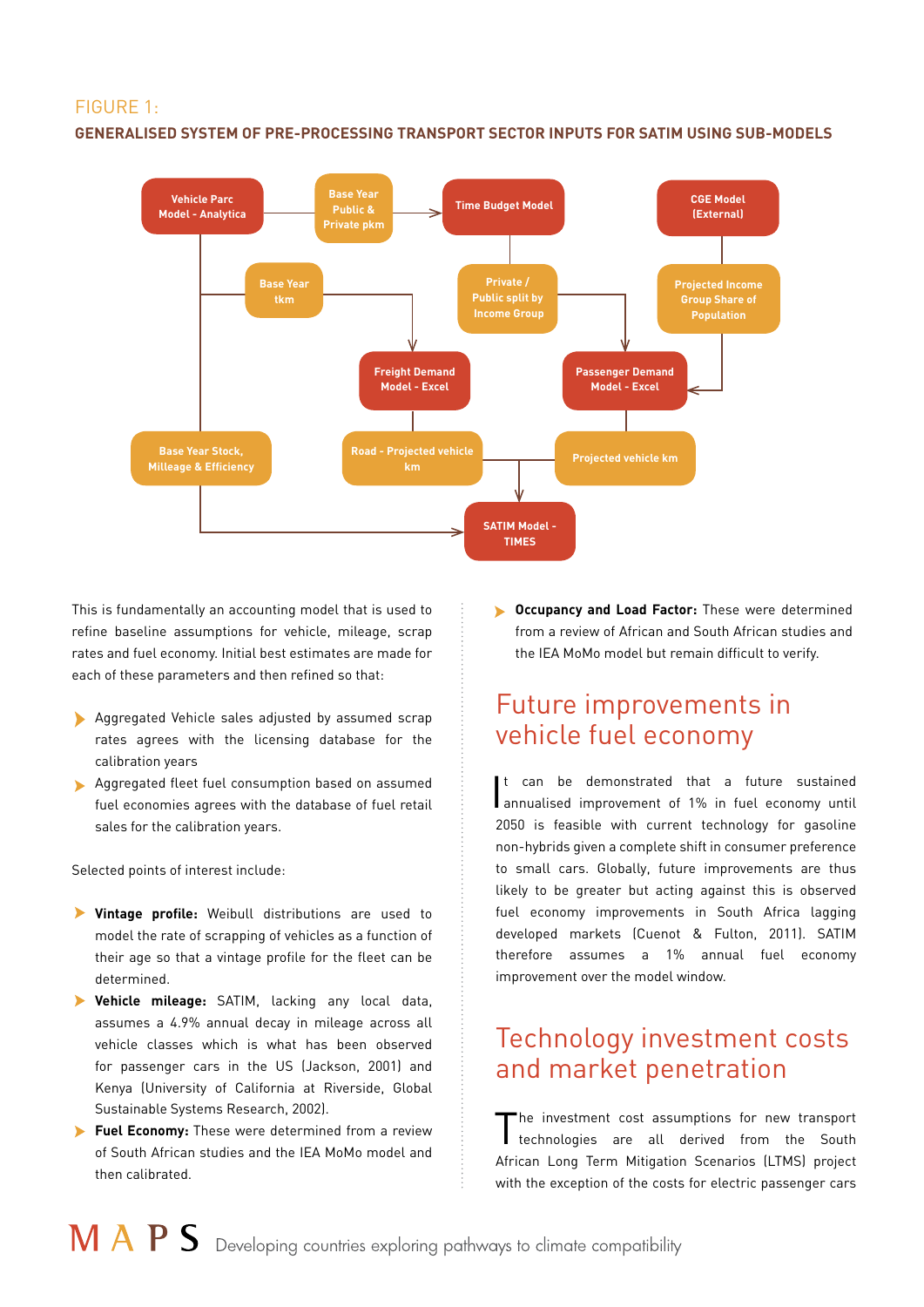which have been updated to reflect development of this technology. There has not been a heavy investment in refining cost estimates because this sector of the SATIM model is not solved as a pure least cost optimisation with technologies being fairly tightly constrained by bounds on penetration. This part of the model is used as a scenario model with alternative penetration rates being tested against one another.

## Using the time budget model to project passenger land travel demand

Time-use and travel surveys from numerous cities and countries throughout the world suggest that the travel time budget is on average approximately 1.1 h per person per day across the spectrum of per capita income (Schafer & Victor, 2000). Schafer and Victor raise the caveat that the stability of average travel time budget holds only for travel by all modes and that time spent in motorised modes rises with income and mobility as people shift from slow non-motorised modes to motorised travel. As this shift tends to completion, however, total motorised travel approaches 1.1 hours. Thus an analysis across income groups must consider that at the lower income end the time budget will include some non-motorized transport which would be less at the upper income end of the scale, but for a large population the average time budget for all income groups will be around 1.1 hours.

The projection of energy demand for land transport required an exogenous input of future passenger travel, in passenger.km, into the time budget model. The method used to calculate the demand for passenger travel can be summed up as follows:

- $\blacktriangleright$ **Passenger demand** for road and rail was modelled for three income groups representing low-, medium- and high-income households.
- $\blacktriangleright$ **Motorisation** (car ownership) per capita for each of the income groups was estimated for the base year using survey data (DoT, 2005).
- **Assumptions** around ratios of public and private transport, average speed and travel time budget were made for each of the income groups and used to calculate their net demand for passenger travel. Due to the sparseness of activity data the model was calibrated to match the vehicle parc model for only

two modes, private and public, for the base year of 2006.

**Mobility** not met by private transport was assumed to be met by public transport and distributed between modes according to anticipated investment in infrastructure supporting each of the modes.

# Projecting demand for freight on land

The sector GDP projections of a CGE model formed the basis for the freight model. As GDP grows the quantity of goods that must be transported grows proportionally and we can model this simplistically as follows

$$
TKM_i = e_i \times \{1 + GRGDP\}_i \times TKM_i - 1
$$
 *Equation 1*

| vnere<br>v |  |
|------------|--|
|            |  |

| <b>TKM</b> | $=$ | demand for freight transport in        |
|------------|-----|----------------------------------------|
|            |     | units of ton.km                        |
| e          | $=$ | the elasticity of freight demand       |
|            |     | with respect to transport GDP          |
|            |     | $=$ $(1 + %$ change in freight demand) |

|            |     | $=$ $(1 + %c$ change in freight demand)/ |
|------------|-----|------------------------------------------|
|            |     |                                          |
| $GR_{GDP}$ | $=$ | transport GDP growth rate                |

### Calculation of future energy demand from road vehicles

First a projection for vehicle-km is calculated for each demand using an occupancy (passenger/veh for passenger vehicles) or load factor (tons/veh for freight):

| Passenger $VKM_{ti}$ =    |     |            | $PKM_{ti}$<br>$0_{\rm{ti}}$             | Equation 1 |
|---------------------------|-----|------------|-----------------------------------------|------------|
| Freight VKM <sub>ti</sub> |     | $=$        | <b>TKM</b> ti<br>L <sub>ti</sub>        | Equation 2 |
| Where.                    |     |            |                                         |            |
| VKM <sub>ti</sub>         | $=$ |            | vehicle-km projection for demand i in   |            |
|                           |     | year t.    |                                         |            |
| PKM <sub>ti</sub>         | $=$ |            | passenger-km projection for passenger   |            |
|                           |     |            | demand i in year t,                     |            |
| TKM <sub>ti</sub>         | $=$ |            | ton-km projection for freight demand i  |            |
|                           |     | in year t, |                                         |            |
| $O_{\text{t}i}$           | $=$ |            | vehicle occupancy for passenger         |            |
|                           |     |            | demand i in year t,                     |            |
| L <sub>ti</sub>           | =   |            | loading for freight demand i in year t. |            |
|                           |     |            |                                         |            |